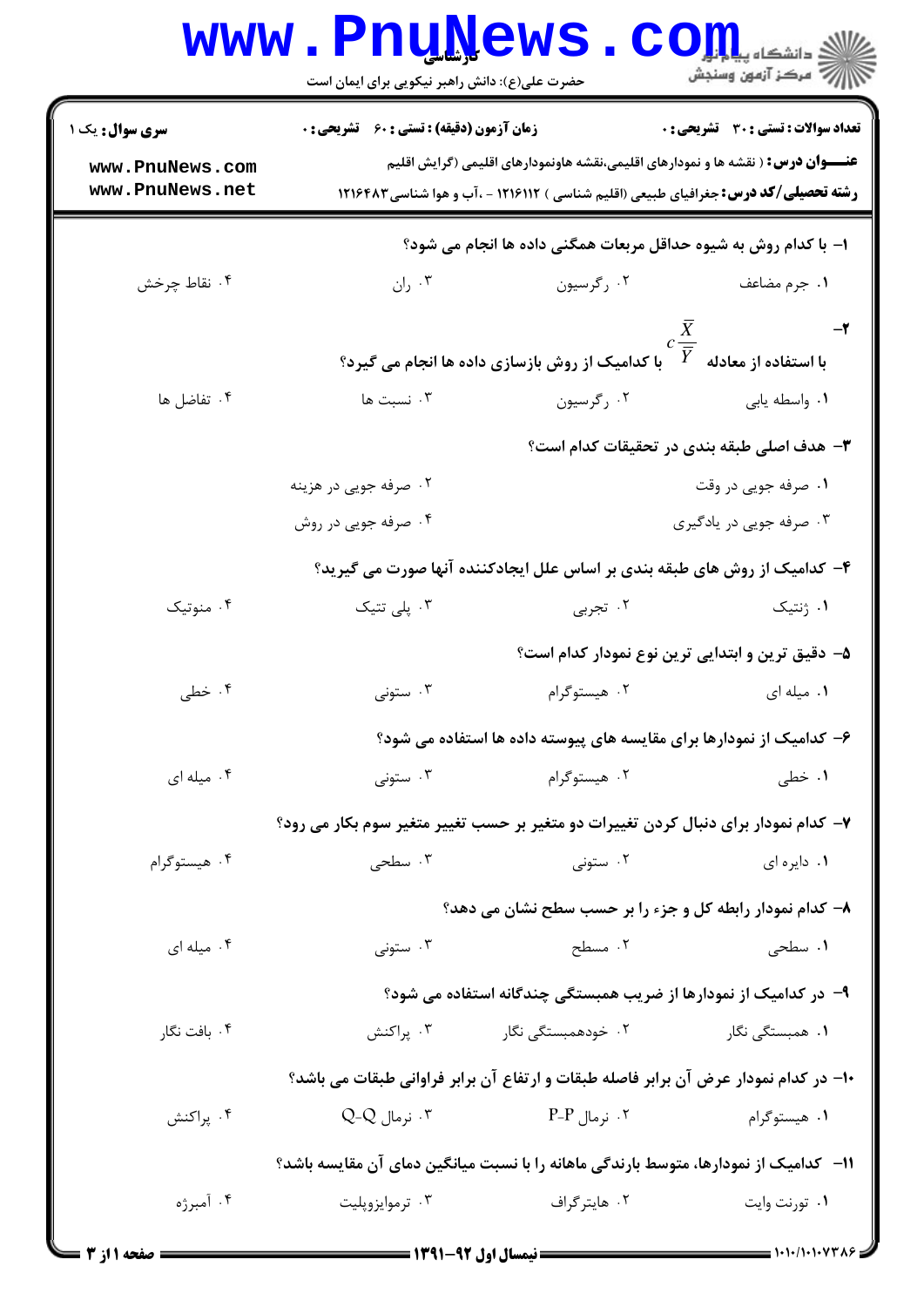|                                                                                                        | <b>www.PnuNews</b><br>حضرت علی(ع): دانش راهبر نیکویی برای ایمان است |                 | د<br>د انشڪاه پ <b>يايائي(</b><br>رآ مرڪز آزمون وسنڊش                                                                                                                                |  |  |  |
|--------------------------------------------------------------------------------------------------------|---------------------------------------------------------------------|-----------------|--------------------------------------------------------------------------------------------------------------------------------------------------------------------------------------|--|--|--|
| <b>سری سوال : ۱ یک</b>                                                                                 | <b>زمان آزمون (دقیقه) : تستی : 60 ٪ تشریحی : 0</b>                  |                 | <b>تعداد سوالات : تستی : 30 ٪ تشریحی : 0</b>                                                                                                                                         |  |  |  |
| www.PnuNews.com<br>www.PnuNews.net                                                                     |                                                                     |                 | <b>عنـــوان درس:</b> نقشه ها و نمودارهای اقلیمی،نقشه هاونمودارهای اقلیمی (گرایش اقلیم )<br><b>رشته تحصیلی/کد درس:</b> جغرافیای طبیعی (اقلیم شناسی ) ۱۲۱۶۱۱۲ - ،آب و هوا شناسی۱۲۱۶۴۸۳ |  |  |  |
| ۱۲– طبق نظر ترول اقلیم بر پایه کدامیک از متغیرها معین می شود؟                                          |                                                                     |                 |                                                                                                                                                                                      |  |  |  |
| ۰۴ جريان فصلي                                                                                          | ۰۳ تابش فصلی                                                        | ۰۲ رطوبت فصلی   | ٠١ بارش فصلي                                                                                                                                                                         |  |  |  |
| ۱۳- کدام نمودار بر اساس شرایط نوسازی طبقه بندی دمارتون طراحی شده است؟                                  |                                                                     |                 |                                                                                                                                                                                      |  |  |  |
| ۰۴ بوديکو                                                                                              | ۰۳ ترجونگ                                                           | ۲. پگی          | ۰۱ آمبرژه                                                                                                                                                                            |  |  |  |
|                                                                                                        |                                                                     |                 | ۱۴– کدام نمودار بر اساس پراکندگی انرژی خورشیدی ترسیم می گردد؟                                                                                                                        |  |  |  |
| ۰۴ قطبی                                                                                                | ۰۳ گلباد                                                            | ۰۲ ترجونگ       | ۰۱ بودیکو                                                                                                                                                                            |  |  |  |
| ۱۵− برای ترسیم مرزحوضه از کدام دستور در نرم افزار Surfer می توان استفاده کرد؟                          |                                                                     |                 |                                                                                                                                                                                      |  |  |  |
| Contour Map . f                                                                                        | Image Map . ٣                                                       | Bost Map . ٢    | <b>Base Map</b> .1                                                                                                                                                                   |  |  |  |
|                                                                                                        |                                                                     |                 | ۱۶– برای رقومی کردن مرزحوضه از کدام دستور در نرم افزار Surfer می توان استفاده کرد؟                                                                                                   |  |  |  |
| Digitize . f                                                                                           | Variogram . ٣                                                       | Scale Bar . ٢   | Vector Map .1                                                                                                                                                                        |  |  |  |
| ۱۷- پس از وارد کردن داده ها از کدام فرمت در نرم افزار Surfer می توان برای ذخیره کردن آنها استفاده کرد؟ |                                                                     |                 |                                                                                                                                                                                      |  |  |  |
| grid .f                                                                                                | txt .r                                                              | dat $.7$        | bln.                                                                                                                                                                                 |  |  |  |
|                                                                                                        |                                                                     |                 | ۱۸– برای ترسیم نقشه هم ارزش از کدام دستور در نرم افزار Surfer می توان استفاده کرد؟                                                                                                   |  |  |  |
| Vector Map . f                                                                                         | Contour Map . ٣                                                     | Base Map . ٢    | Digitize .1                                                                                                                                                                          |  |  |  |
|                                                                                                        |                                                                     |                 | ۱۹- برای حاشیه زدایی نقشه ها از کدام دستور در نرم افزار Surfer می توان استفاده کرد؟                                                                                                  |  |  |  |
| Relief Map . f                                                                                         | Wireframe . ٣                                                       | Blank . ٢       | Grid .1                                                                                                                                                                              |  |  |  |
|                                                                                                        |                                                                     |                 | <b>۲۰</b> - برای انطباق دو نقشه از کدام دستور در نرم افزار Surfer می توان استفاده کرد؟                                                                                               |  |  |  |
| Overlay Map . f                                                                                        | Transform Map . ٣                                                   | Convert Map . ٢ | <b>Edit Map</b> .                                                                                                                                                                    |  |  |  |
|                                                                                                        |                                                                     |                 | 21− برای تغییر قلم نگارش از کدام پنجره در نرم افزار Surfer می توان استفاده کرد؟                                                                                                      |  |  |  |
| General .f                                                                                             | Post . ٣                                                            | Label . ٢       | Font .1                                                                                                                                                                              |  |  |  |
|                                                                                                        |                                                                     |                 | <b>۲۲</b> – اساس کار اقلیم شناسی همدید کدام عامل می باشد؟                                                                                                                            |  |  |  |
| ۰۴ داده ها                                                                                             | ۰۳ نرم افزارها                                                      | ۰۲ نقشه ها      | ۰۱ نمودارها                                                                                                                                                                          |  |  |  |
| <b>۲۳</b> - نقشه های هواشناسی در چند نوبت تهیه می شوند؟                                                |                                                                     |                 |                                                                                                                                                                                      |  |  |  |
| ۰۴ دو                                                                                                  | ۰۳ پنج                                                              | ۰۲ چهار         | ۰۱ سه                                                                                                                                                                                |  |  |  |
|                                                                                                        |                                                                     |                 |                                                                                                                                                                                      |  |  |  |